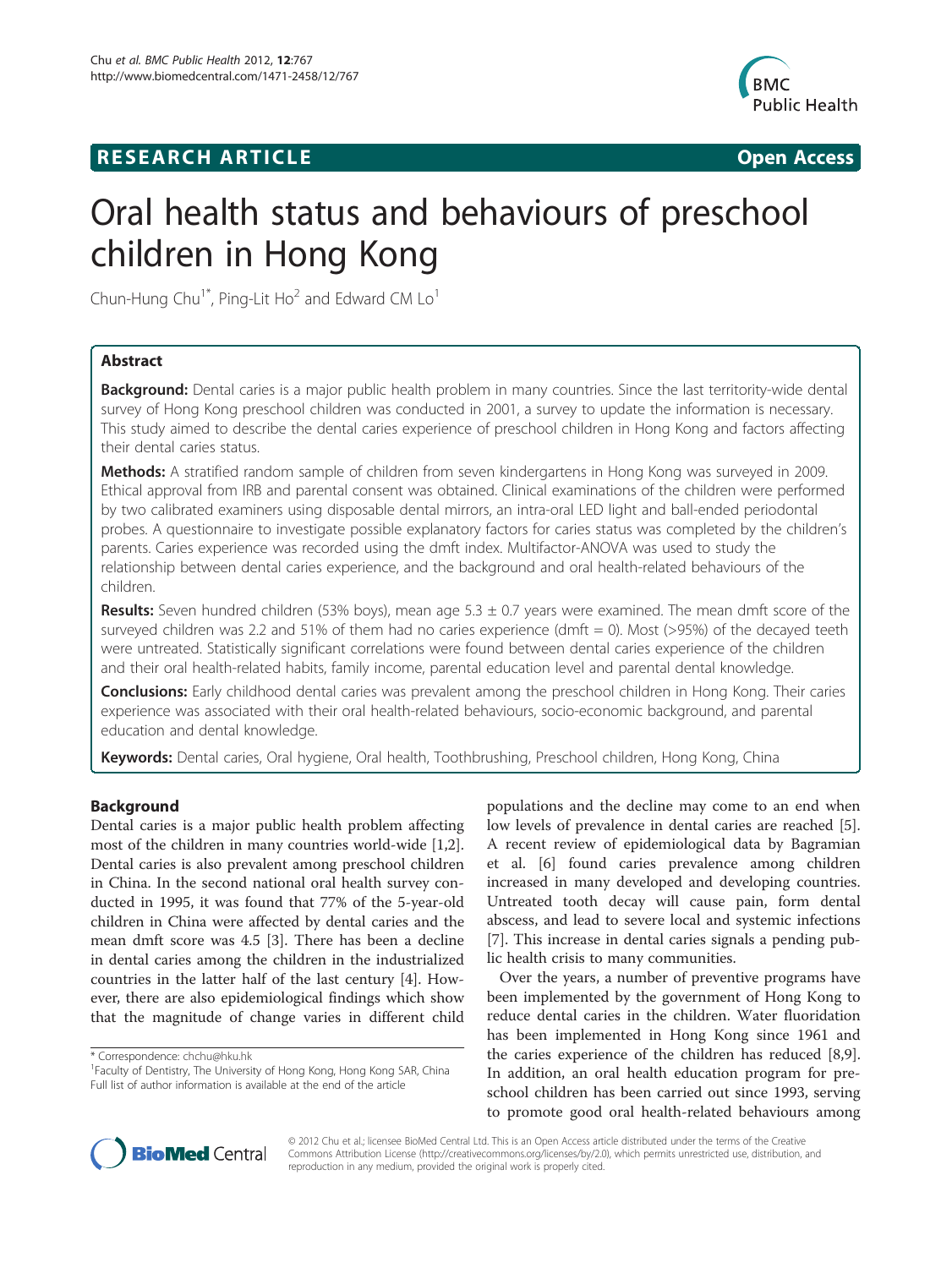the children attending kindergartens and to increase the kindergarten teachers' and parents' oral health knowledge. Apart from carrying out preventive measures, the School Dental Care Service (SDCS), established in 1980, also provides basic curative treatments for children attending primary schools in Hong Kong. However, preschool children are not eligible to enroll in this service, and most of them can only seek care from private dentists. Past survey in Hong Kong found that the preschool children who experienced dental caries were often from the poor and disadvantaged families, and private dental services were often unaffordable for them [[8\]](#page-6-0). The caries experience among young children in Hong Kong remains high in the past decade. It is unknown if the high caries prevalence of children is the results of the development in Hong Kong or caused by the incoming of Chinese immigrants. Implementations of further preventive measures, such as extending the SDCS to cover the preschool children, are necessary to improve the dental caries situation.

In order to better understand the dental health of preschool children in Hong Kong, a new survey on a representative sample is warranted. The collected information would be useful to the dental profession and the government in Hong Kong for planning dental services for young children. Additional information on the children's oral health-related behaviours, and their parents' oral health attitudes and knowledge would be needed for further development of oral health education programs. The aim of this study was to obtain updated information on the dental caries situation of preschool children in Hong Kong and the factors that affected their caries status.

## Methods

## Selection of children and sample size

This study was approved by the Institutional Review Board of the University of Hong Kong (IRB 09–302). It was carried out in March 2009. Stratified random sampling was employed to select kindergartens from a list of registered kindergartens according to the proportion of kindergartens in Hong Kong's three main geographical areas, namely Hong Kong Island, Kowloon, and the New Territories [[10](#page-6-0)]. All seven selected kindergartens agreed to participate in this study. Oral health education was given to the preschool children prior to the survey. All children attending the last two years of the preschool program in the selected kindergartens were invited to participate in this study. A letter was sent to the children's parents informing them of the study and to ask for their consent. Children with serious general health problems, such as congenital heart disease, were excluded from the study.

Sample size calculation was performed with reference to a previous survey of preschool children in Hong Kong which reported a mean dmft score of  $1.6 \pm 2.9$  [[8](#page-6-0)]. The 95% confidence interval was set to be 0.15 on both sides of the mean dmft score. The computed minimum sample size was 495. Assuming a response rate of 80%, the number of preschool children to be invited would be at least 619.

#### Questionnaire survey

A visit was paid to each kindergarten before the survey to deliver the questionnaires and to discuss the protocol with the kindergarten teachers. The parents were asked to complete a questionnaire specially designed for this study. The questionnaire consisted of four parts (Attached as Additional file [1](#page-6-0)) and the following information was collected:

- 1) The child's personal data sex, age, place of birth;
- 2) The child's socio-economic background parents' education level and family income;
- 3) The child's oral health-related behaviours snacking habit, frequency of toothbrushing, brushing with or without adult assistance, and dental visit pattern; and
- 4) Parent's dental knowledge.

To assess the parents' dental knowledge, there were 21 multiple choice questions in the questionnaire on the causes and prevention of dental diseases [[8\]](#page-6-0). One score was given to each correct answer; and no score was given to a wrong or 'don't know' answer. Thus, the total dental knowledge score could range from 0 to 21. The parents were then categorized into three groups according to their dental knowledge scores in 3 equal intervals - low (scored 0–7), middle (scored 8–14), and high (scored 15–21).

## Clinical examination

The clinical examinations of the preschool children were carried out by two trained and calibrated examiners using disposable dental mirrors, intra-oral LED lights, and ball-ended WHO CPI probes. Diagnosis of dental caries was made according to the criteria recommended by the World Health Organization [[11\]](#page-6-0), i.e. when a lesion in a pit or fissure, or on a smooth tooth surface, had an unmistakable cavity, undermined enamel or a detectably softened floor or wall. The dmft index was used to record the dental caries experience of the primary dentition of the children: 'd' stands for decayed tooth, 'm' denotes missing tooth due to decay, and 'f' represents filled tooth. Calibration of examiners with an experienced oral epidemiologist was carried out on five child patients of a dental hospital prior to the survey. Duplicate examinations were carried out on 10% of the children during the survey. Kappa statistic was used to assess the inter-examiner reproducibility.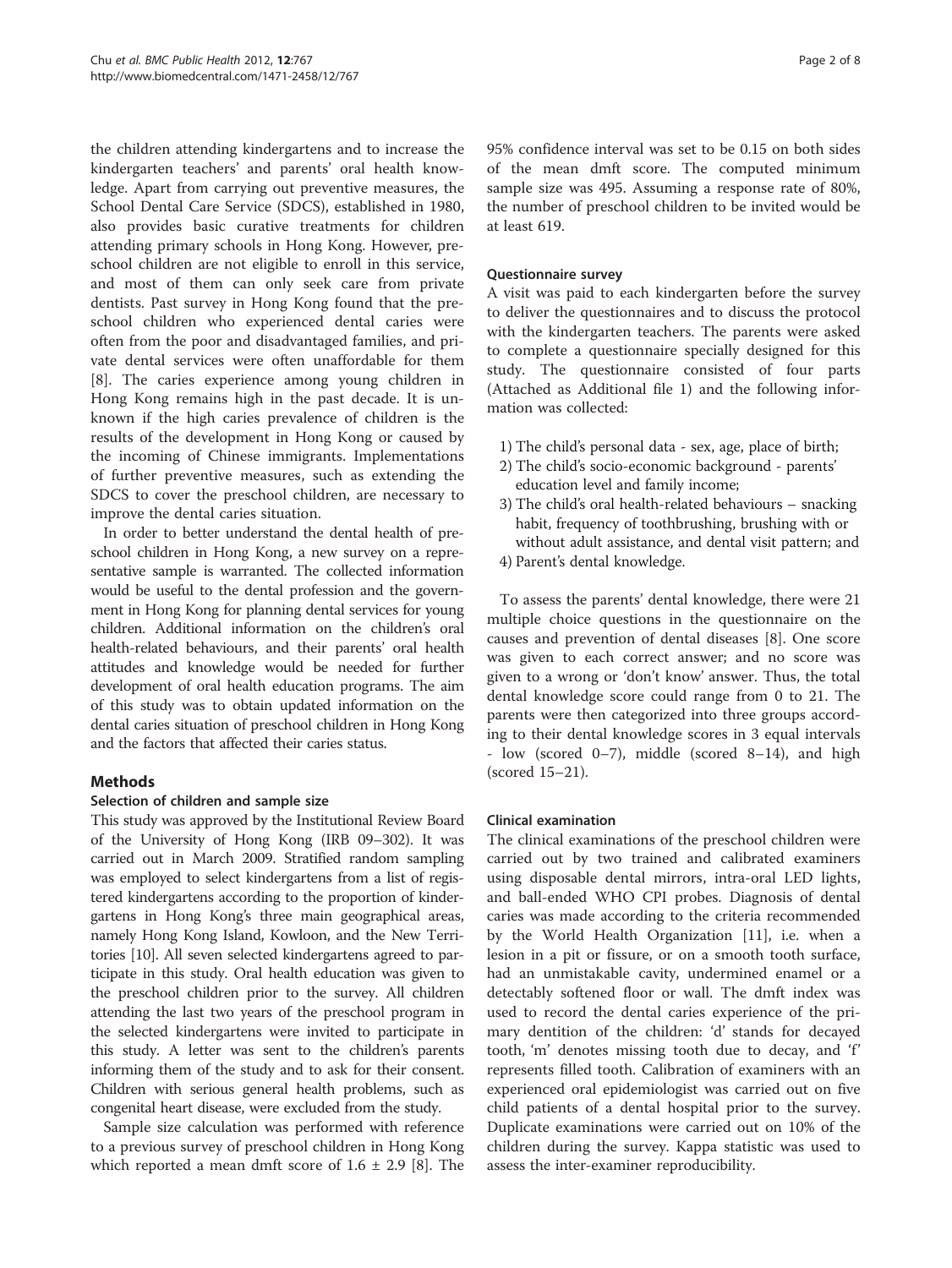#### Statistical analysis

Data analysis was performed using the software Statistical Package for Social Sciences version 17.0 (SPSS Inc., Chicago, Illinois, USA). T-test and one-way ANOVA were used to assess the statistical significance of the differences in dental caries experience (dmft score) found between groups. Bonferroni comparison was used to compare the groups when the independent variable was found to be a significant factor affecting the caries experience. Multi-factor ANOVA was used to investigate the effects of the independent variables studied, including the demographic and socio-economic background of the child and the child's oral health-related behaviours, on the child's dental caries experience. The dependent variable was the child's dmft score and all the independent variables were entered into the model. A backward stepwise procedure was used to remove the variables that were not statistically significant. The final model only contained variables that were statistically significant. The level of statistical significance for all tests was set at 0.05.

#### Results

A total of 764 kindergarten children from 7 kindergartens were invited to participate in this study. In 54 cases, either the consent forms were not returned or the returned questionnaires were incomplete. Ten children were excluded from the study because they were too uncooperative to be examined or had serious general health problem. Thus, 700 preschool children were finally examined. The response rate was 92% (700/764). The value of Kappa statistic for diagnosis of tooth status was 0.95.

The mean age of the 700 surveyed children was  $5.3 \pm$ 0.7 years. Approximately half (53%) of them were boys. The proportion of children with no dental caries experience (dmft = 0) was 51% while 7% of the children had a dmft score ≥8. The mean dmft score of the children was  $2.2 \pm 3.5$  (Table 1). Over 95% of the mean dmft score was contributed by untreated decayed teeth (dt =  $2.1$ ). The mean number of missing or filled primary teeth due to caries was very small (mt < 0.1; ft = 0.1).

There is no statistically significant difference between the mean dmft score of the boys and that of the girls  $(p > 0.05)$ . The percentage of children with caries experience gradually increased with age, from 41% at age 4, through 48% at age 5, to 64% at age 6 (Chi-square test, p < 0.01). Children born in Mainland China had a higher mean dmft score than that of children born in Hong Kong  $(3.5 \text{ vs. } 2.2, \text{ p} = 0.02)$ .

The prevalence of dental caries experience was higher among the maxillary teeth than their mandibular counterparts (Figure [1](#page-3-0)). In the maxillary dental arch, canines had the lowest caries prevalence, while in the mandibular dental arch, incisors and canines had the lowest caries prevalence. Maxillary incisors had a higher caries prevalence than the mandibular incisors (29% vs. 2%), while the prevalence among the maxillary and the mandibular molars was similar. Slightly more than one third (36%) of the children had caries in their maxillary anterior teeth and this was associated with the presence of caries in their posterior teeth ( $p < 0.01$ ).

In the bivariate analysis, duration of bottle feeding was found to have no statistically significant association with the child's dental caries experience  $(p > 0.05)$  while children who took sweet snacks twice or more a day had a higher mean dmft score than that of children who did not  $(2.5 \text{ vs. } 2.0, \text{ p} = 0.05)$  (Table [2\)](#page-4-0). In relation to the children's oral hygiene practices, children who started toothbrushing by 12 months of age had lower dental caries experience than those who did not  $(p = 0.01)$ . There were no statistically significant associations between the children's dental caries experience and their frequency of toothbrushing or parental assistance in toothbrushing. A higher mean dmft score was found among the children who had visited a dentist compared to that of children who had not  $(3.1 \text{ vs. } 2.0, \text{ p} < 0.01)$ .

It was found that children whose parents had better dental knowledge had lower caries experience  $(p < 0.01)$ . Children who came from families with a higher income, or whose parents had a higher education level also had less dental caries (Table [3\)](#page-4-0). Furthermore, children from single-parent families were found to have more dental

Table 1 Dental caries experience of the surveyed children according to gender, age and place of birth

|                        | N     | % dmft $> 0$ | dmft $\pm$ S.D. | Significance |
|------------------------|-------|--------------|-----------------|--------------|
| All                    | 700   | 49           | $2.2 \pm 3.5$   |              |
| Boys                   | 373   | 50           | $2.4 \pm 3.7$   | p > 0.05     |
| Girls                  | 327   | 48           | $2.1 \pm 3.3$   |              |
| 4                      | 239   | 41           | $1.9 \pm 3.4$   | p > 0.05     |
|                        | 338   | 48           | $2.3 \pm 3.6$   |              |
| 6                      | 123   | 64           | $2.6 \pm 3.3$   |              |
| Hong Kong <sup>a</sup> | 649   | 48           | $2.2 \pm 3.5$   | $p = 0.02$   |
| China <sup>b</sup>     | 42    | 69           | $3.5 \pm 4.0$   |              |
|                        | Group |              |                 |              |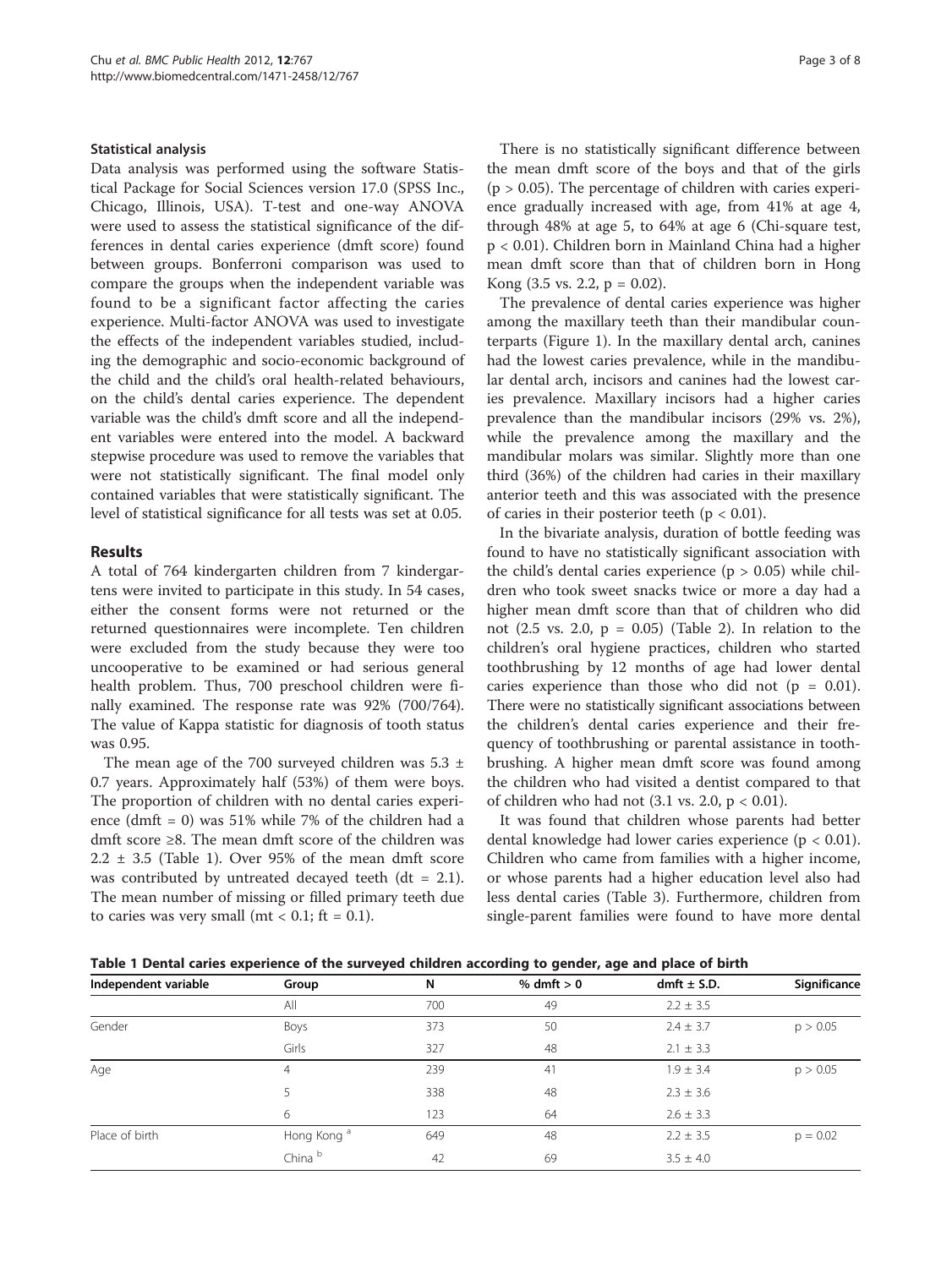<span id="page-3-0"></span>

Figure 1 Distribution of caries experience of children ( $N = 700$ ).

caries. Children living in families which employed a domestic helper to look after the child had a lower dental caries experience.

Results of the multivariate analysis show that four independent variables remained in the final model and these had a statistically significant correlation with the children's dental caries experience, namely the child's snacking frequency, dental attendance, parental dental knowledge and family income (Table [4](#page-5-0)).

## **Discussion**

This study employed a random stratified cluster sampling technique. In theory, clusters of children should be as heterogeneous as possible and each cluster of children should be, to some extent, representative of the general child population. In this survey, the study children were chosen based on kindergartens, and the use of this sampling technique helped to reduce the time and cost associated with the survey. However, the background of the children within a cluster could be fairly homogeneous while the clusters might vary from one another. Therefore, the variance of this cluster sample with a defined sample size may be larger than that of a simple random sample, and hence the estimates are less precise. Despite this, this study achieved a very high response rate from the children and their parents. This is partly

because initial contacts were made three months in advance to allow ample time for the selected kindergartens to prepare. There were pre-survey visits to the kindergartens and invitation letters, consent forms, and questionnaires were delivered to parents through the kindergartens and sufficient time was provided for collection. In addition, there was sufficient training of and calibration exercises for the examiners before the survey, leading to a very good inter-examiner agreement.

**dt ft** 

The mean dmft score of the children surveyed in this study, 2.2, is similar to those of the 5-year-old children in previous surveys conducted in 1997 and 2001, which are 1.8 and 2.3, respectively [\[8,12](#page-6-0)]. There is no clear trend of change in the dental caries status of the preschool children in Hong Kong over the past decade. The findings in all the surveys that over 90% of the decayed primary teeth in the Hong Kong preschool children were untreated indicate that there has been no significant improvement in their access to and use of proper dental care services.

The dental caries experience of the preschool children in this survey is higher than that of the preschool children in a recent survey conducted in Singapore which found a mean dmft score of 1.5 [\[13](#page-6-0)]. It should be noted that Hong Kong and Singapore are similar in term of economic development and that both cities have implemented water fluoridation. The mean dmft score of the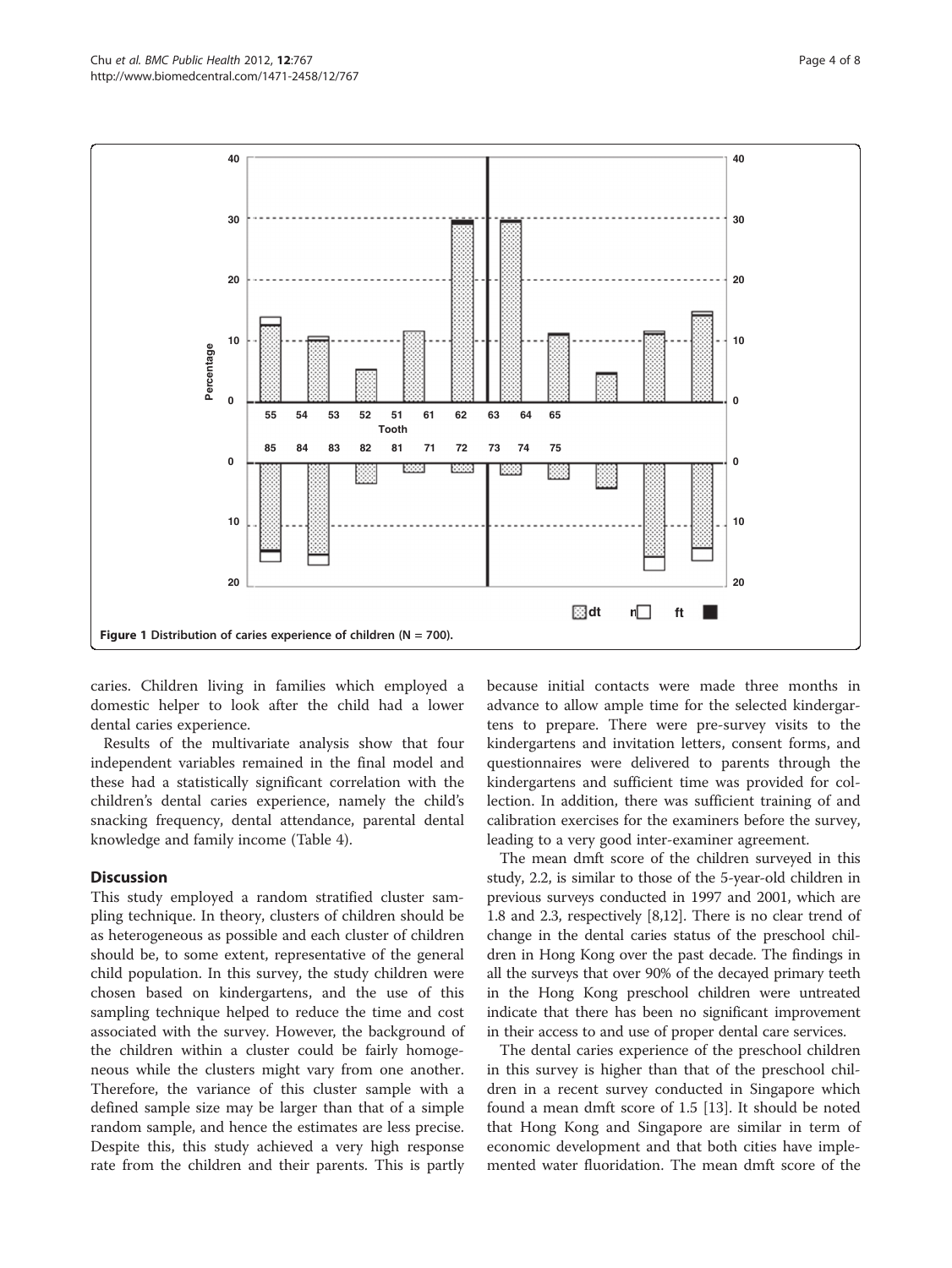| Yes                   |                                                                                                                                                                |               |            |          |
|-----------------------|----------------------------------------------------------------------------------------------------------------------------------------------------------------|---------------|------------|----------|
|                       |                                                                                                                                                                |               |            |          |
|                       | 143 (20%)                                                                                                                                                      | $2.3 \pm 3.4$ | p > 0.05   |          |
|                       | 557 (80%)                                                                                                                                                      | $2.2 \pm 3.5$ |            |          |
|                       | 202 (29%)                                                                                                                                                      | $2.5 \pm 4.0$ | p > 0.05   |          |
|                       | 495 (71%)                                                                                                                                                      | $2.1 \pm 3.3$ |            |          |
|                       | 386 (55%)                                                                                                                                                      | $2.0 \pm 3.3$ | $p = 0.05$ |          |
|                       | 314 (45%)                                                                                                                                                      | $2.5 \pm 3.7$ |            |          |
|                       |                                                                                                                                                                |               |            |          |
|                       | 84 (12%)                                                                                                                                                       | $1.1 \pm 2.2$ | $p = 0.01$ | a < c, d |
|                       | 172 (25%)                                                                                                                                                      | $2.1 \pm 3.5$ |            |          |
|                       | 160 (23%)                                                                                                                                                      | $2.5 \pm 3.7$ |            |          |
|                       | 284 (41%)                                                                                                                                                      | $2.5 \pm 3.7$ |            |          |
|                       | 175 (25%)                                                                                                                                                      | $2.6 \pm 3.7$ | p > 0.05   |          |
|                       | 525 (75%)                                                                                                                                                      | $2.1 \pm 3.5$ |            |          |
|                       | 559 (80%)                                                                                                                                                      | $2.2 \pm 3.5$ | p > 0.05   |          |
|                       | 141 (20%)                                                                                                                                                      | $2.5 \pm 3.6$ |            |          |
|                       | 156 (22%)                                                                                                                                                      | $2.5 \pm 3.7$ | p > 0.05   |          |
|                       | 544 (78%)                                                                                                                                                      | $2.1 \pm 3.4$ |            |          |
|                       |                                                                                                                                                                |               |            |          |
|                       | 88 (13%)                                                                                                                                                       | $3.1 \pm 3.7$ | p < 0.01   |          |
|                       | 583 (83%)                                                                                                                                                      | $2.0 \pm 3.5$ |            |          |
| <b>No</b><br>No<br>No | $\leq 24$<br>> 24<br>$\leq$ 2<br>> 2<br>$1 - 12$ <sup>a</sup><br>$13 - 18^{b}$<br>$19 - 24$<br>$> 24^{d}$<br>< 2<br>$\geq 2$<br>Yes<br><b>No</b><br>Yes<br>Yes |               |            |          |

<span id="page-4-0"></span>Table 2 Mean dmft scores of the surveyed children according to their dietary and oral hygiene and dental visit behaviours

5-year-old children in recent survey conducted in Taiwan was 7.0 [[14](#page-6-0)] and that found in the second national oral health survey conducted in Mainland China was 4.5 [[3\]](#page-6-0). When compared to these figures, the dental caries experience of the Hong Kong preschool children is much lower.

In the United Kingdom where the National Health Service provides free comprehensive dental care for

Table 3 Mean dmft scores of the surveyed children according to parental dental knowledge and socio-economic status

| Independent variable      | Group                         | No. (%)   | dmft $\pm$ S.D. | Sig.       | <b>Bonferroni Comparison</b> |
|---------------------------|-------------------------------|-----------|-----------------|------------|------------------------------|
| Parental dental knowledge | Score 0-7 <sup>a</sup>        | 69 (10%)  | $3.0 \pm 4.2$   | p < 0.01   | a, b > c                     |
|                           | Score 8-14 <sup>b</sup>       | 358 (51%) | $2.7 \pm 3.8$   |            |                              |
|                           | Score 15-21 <sup>c</sup>      | 273 (39%) | $1.4 \pm 2.6$   |            |                              |
| Family income (HKD)       | $\leq$ 10000 <sup>a</sup>     | 234 (33%) | $2.8 \pm 4.0$   | p < 0.01   | a, b > c                     |
|                           | $10000 - 20000$ b             | 241 (34%) | $2.6 \pm 3.6$   |            |                              |
|                           | $\geq$ 20000 $\degree$        | 225 (32%) | $1.2 \pm 2.5$   |            |                              |
| Father's education level  | Primary or below <sup>a</sup> | 93 (14%)  | $2.7 \pm 4.1$   | p < 0.01   | a, b > c                     |
|                           | Secondary <sup>b</sup>        | 477 (69%) | $2.4 \pm 3.6$   |            |                              |
|                           | Tertiary or above c           | 136 (20%) | $1.1 \pm 2.1$   |            |                              |
| Mother's education level  | Primary or below <sup>a</sup> | 125 (18%) | $2.9 \pm 4.1$   | p < 0.01   | a > c                        |
|                           | Secondary <sup>b</sup>        | 477 (69%) | $2.2 \pm 3.4$   |            |                              |
|                           | Tertiary or above c           | 92 (13%)  | $1.3 \pm 2.6$   |            |                              |
| Parenthood                | Single                        | 31 (4%)   | $3.8 \pm 4.6$   | $p = 0.01$ |                              |
|                           | Double                        | 669 (96%) | $2.1 \pm 3.4$   |            |                              |
| Care taker                | Parents <sup>a</sup>          | 469 (67%) | $2.2 \pm 3.5$   | p < 0.01   | a, b, $d > c$                |
|                           | Grandparents <sup>b</sup>     | 112 (16%) | $3.0 \pm 4.1$   |            |                              |
|                           | Domestic helpers <sup>c</sup> | 105 (15%) | $1.2 \pm 2.2$   |            |                              |
|                           | Others <sup>d</sup>           | 14 (2%)   | $3.2 \pm 3.7$   |            |                              |
|                           |                               |           |                 |            |                              |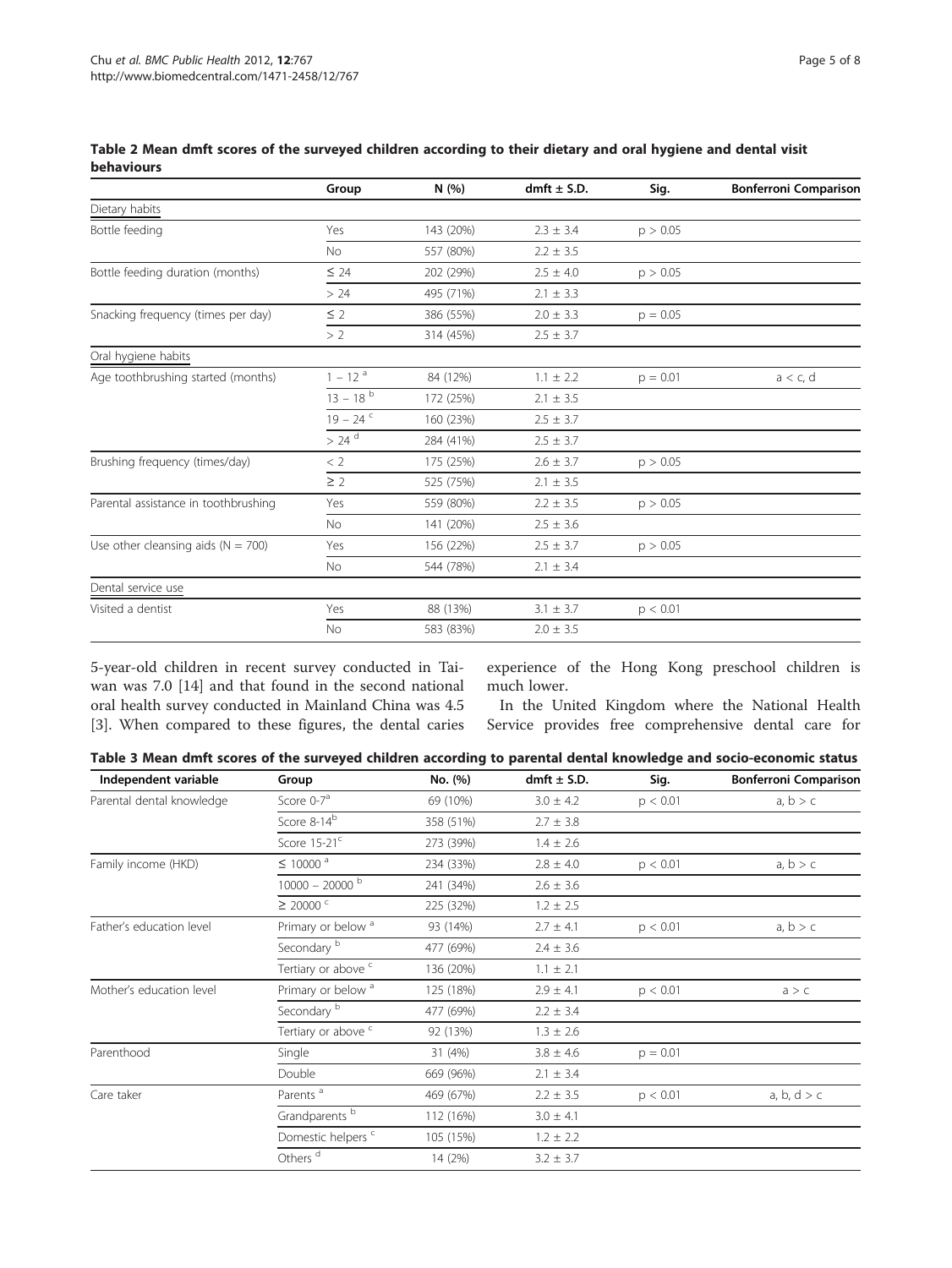| Independent variable            | Group                     | <b>Beta</b> | SE (Beta) | Significance | <b>Bonferroni Comparison</b> |
|---------------------------------|---------------------------|-------------|-----------|--------------|------------------------------|
| Snack frequency (times per day) | $\geq$ 2                  | 0.54        | 0.26      | $p = 0.04$   |                              |
|                                 | $\overline{2^*}$          |             |           |              |                              |
| Visited a dentist               | Yes                       | 1.47        | 0.35      | p < 0.01     |                              |
|                                 | $No$ #                    |             |           |              |                              |
| Parental dental knowledge       | Score 0-7 <sup>a</sup>    | 1.24        | 0.46      | p < 0.01     | $c < b$ , a                  |
|                                 | Score 8-14 <sup>b</sup>   | 1.02        | 0.28      |              |                              |
|                                 | Score 15-21 <sup>c#</sup> |             |           |              |                              |
| Family income (HKD)             | $\leq$ 10000 <sup>a</sup> | 1.54        | 0.33      | p < 0.01     | $c < b$ , a                  |
|                                 | $10000 - 20000$ b         | .33         | 0.32      |              |                              |
|                                 | $\geq$ 20000 $^{\circ}$ # |             |           |              |                              |

<span id="page-5-0"></span>Table 4 Relationship between dental caries experience of the surveyed children and selected independent variables (final model of multi-factor ANOVA) (N = 700)

F-value = 11.14;  $df = 6$ ;  $p < 0.001$ ;  $R^2 = 0.088$ , # Reference category.

preschool children, a mean dmft score of 1.6 for 5-yearold children was reported in 2003 [[15](#page-6-0)]. In New South Wales in Australia where there is a health program for preschool children which incorporates components of oral health education, risk assessment and clinical care, a mean dmft score of 1.5 was reported [\[16\]](#page-6-0).

There are a number of meaningful observations in this study. Dental caries starts at an early age among the preschool children in Hong Kong, as shown in the finding that two fifths of the surveyed children at age four had dental caries, and becomes more severe over time. There is a need to implement dental caries prevention measures at early age and to reinforce them continuously. Different oral health promotion measures may be needed because early childhood dental caries is a multifactorial disease [[17](#page-6-0)].

The observed dental caries pattern in this study sample agrees with the common observations and general theories [[7\]](#page-6-0). The highest prevalence of caries was found in the maxillary incisors. This can be explained by the longer duration of exposure to cariogenic challenge according to the chronological tooth eruption sequence. It has been shown that the prevalence of caries in posterior primary teeth is higher in children who have caries in their maxillary anterior teeth [[18\]](#page-6-0). This was also found in this study among the preschool children in Hong Kong. Presence of caries in maxillary primary anterior teeth should be noted during dental examination of young children and used as an indicator for high caries risk in the posterior teeth, and these children should receive more preventive dental care.

Results of this study show a correlation between dental caries of the Hong Kong preschool children and their snacking habit which is in agreement with those of other studies [\[8,17](#page-6-0)]. A high frequency of sugar intake prolongs the duration of lowered pH in the mouth which leads to a higher demineralization rate resulting in dental caries [[19\]](#page-6-0). Thus, the control of frequent sweet snack taking in young children is important in preventing dental caries.

Findings of this study show that toothbrushing is another important factor affecting dental caries in young children. The surveyed children who had their teeth brushed at an early age had less dental caries. This has also been found in earlier studies conducted in Ireland [[20\]](#page-7-0) and in China [\[21\]](#page-7-0). It should be noted that eruption of primary teeth into the mouth starts before 12 months of age and continues till 2–3 years. Practice of toothbrushing can help to keep the erupted teeth clean as well as to deliver fluoride onto the tooth surfaces if fluoridated toothpaste is used. Promotion of parental and self toothbrushing in young children should be carried out in the maternity and child health centres in Hong Kong where health care services for infants and health education for parents are delivered.

The finding that among the preschool children surveyed in this study, those who had visited a dentist had more dental caries experience needs some explanation. A possible reason is that for most of the young children Hong Kong, they are only brought to see a dentist when they have dental problems such as tooth decay. This may be related to the prevalent problem-oriented dental care seeking behavior among the adults in Hong Kong [[22\]](#page-7-0). To change this pattern of dental care seeking behavior, more effort should be made to promote early and regular preventive dental visits among young children. The establishment of a public or a subsidized dental service for the preschool children in Hong Kong would probably help to improve the situation.

Another group of factors which have significant associations with the study children's dental caries experience is their demographic and socio-economic background. Similar to the findings of previous survey of preschool children in Hong Kong [[8\]](#page-6-0), children born in Mainland China had more dental caries than those born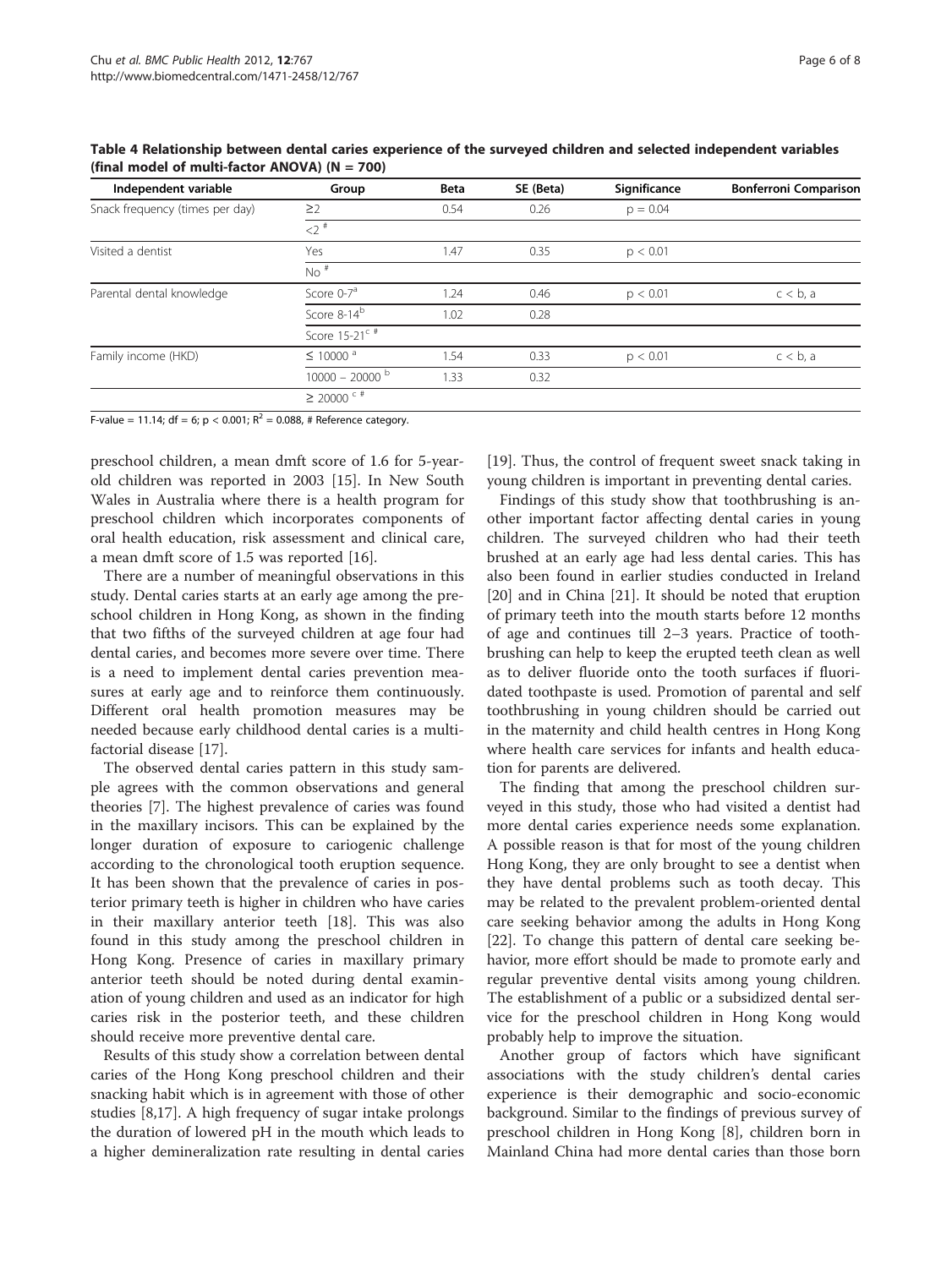<span id="page-6-0"></span>in Hong Kong. Since there has been a recent sharp increase in the number of new Chinese immigrant children in Hong Kong (Census and Statistics Department, [[23\]](#page-7-0)), it is likely that the dental caries situation of the preschool children in Hong Kong will become worse if no actions are taken.

Similar to other studies on young Chinese children [[24,25\]](#page-7-0), this study found the parents' dental knowledge to have a significant association with their child's dental caries experience. In this study, less than 40% of the parents could correctly answer two thirds or more of the dental knowledge questions in the questionnaire. Quite a large proportion of the parents in Hong Kong may have a variety of misconceptions on matters relating to the dental health of their young children. Dental preventive measures for preschool children would probably be more successful when all three parties concerned, namely children, teachers and parents, cooperate with one another. Oral health promotion programs should include educating the parents so as to improve their dental health knowledge. Hence, besides involving the kindergarten teachers, more effort should be paid to involve the parents as well in oral health programs for preschool children in Hong Kong.

Social inequality in dental health among children exists in many countries [[26](#page-7-0)–[28\]](#page-7-0). This was also found in this study among the preschool children in Hong Kong. Children from the lower socio-economic classes as indicated by a lower family income and lower parental education level had more dental caries. The finding that the study children who were taken care of by domestic helpers had less dental caries may be because these children came from wealthier families that could afford to employ domestic helpers. To improve social equality in oral health, the Hong Kong government working with the dental profession should allocate more resources for providing oral health promotion activities and services for the young children who are less privileged so as to improve their dental health-related behaviours and conditions.

#### Conclusion

Dental caries is common among the preschool children in Hong Kong with around half of them having untreated carious teeth and their dental caries experience increases with age. The children's dental caries situation is related to their toothbrushing and snacking habits, as well as to their socio-economic background.

## Additional file

[Additional file 1:](http://www.biomedcentral.com/content/supplementary/1471-2458-12-767-S1.pdf) Questionnaire (Chinese).

#### Competing interests

The authors declare that they have no competing interests.

#### Authors' contributions

PL Ho: conduct dental examination, analyze data, and write the manuscript. CH Chu: design and implement study, training examiners, analyze data, and write the manuscript. ECM Lo: check data analysis and write the manuscript. All authors read and approved the final manuscript.

#### Acknowledgements

We would like to thank Drs Chan HW, Chee C, Ho KW, Liu HN, Lam C, Liu WY, Sum CK, Yau SW for their participation in this study. The work described in this paper was supported by a grant (#09101101) from the Health and Health Services Research Fund of Hong Kong.

#### Author details

<sup>1</sup> Faculty of Dentistry, The University of Hong Kong, Hong Kong SAR, China. <sup>2</sup>University Health Service, The University of Hong Kong, Hong Kong SAR China.

Received: 12 March 2012 Accepted: 2 August 2012 Published: 11 September 2012

#### References

- 1. Petersen PE: The World Oral Health Report 2003: continuous improvement of oral health in the 21st century - the approach of the WHO Global Oral Health Programme. Community Dent Oral Epidemiol 2003, 31(Suppl 1):3–24.
- 2. Petersen PE, Lennon MA: Effective use of fluorides for the prevention of dental caries in the 21<sup>st</sup> century: the WHO approach. Community Dent Oral Epidemiol 2004, 32:319–321.
- 3. Wang HY, Petersen PE, Bian JY, Zhang BX: The second national survey of oral health status of children and adults in China. Int Dent J 2002, 52:283–290.
- 4. Reich E: Trends in caries and periodontal health epidemiology in Europe. Int Dent J 2001, 51(Suppl 1):392–398.
- 5. Marthaler TM: Changes in dental caries 1953–2003. Caries Res 2004, 38:173–181.
- 6. Bagramian RA, Garcia-Godoy F, Volpe AR: The global increase in dental caries. A pending public health crisis. Am J Dent 2009, 22:3–8.
- 7. Chu CH: Treatment of early childhood caries: a review and case report. Gen Dent 2000, 48:42–48.
- 8. Chu CH, Fung DSH, Lo ECM: Dental caries status of preschool children in Hong Kong. Br Dent J 1999, 187:616–620.
- 9. Evans RW, Lo ECM, Lind OP: Changes to dental health in Hong Kong following 25 years of water fluoridation. Community Dent Health 1987, 4:383–394.
- 10. Education Bureau: Kindergartens Profile July 2008.: ; 2008. <[http://chsc.edb.](http://chsc.edb.hkedcity.net/kindergarten/?lang=c) [hkedcity.net/kindergarten/?lang=c](http://chsc.edb.hkedcity.net/kindergarten/?lang=c)> (accessed on 10 December 2008).
- 11. World Health Organisation: Oral health surveys basic methods (4th ed.). Geneva: World Health organization; 1997:31–53.
- 12. Department of Health: Oral Health Survey 2001. Hong Kong: Government Printer; 2002.
- 13. Gao XL, Hsu CY, Loh T, Koh D, Hwamg HB, Xu Y: Dental caries prevalence and distribution among preschoolers in Singapore. Community Dent Health 2009, 26:12–17.
- 14. Tsai AI, Chen CY, Li LA, Hsiang CL, Hsu KH: Risk indicators for early childhood caries in Taiwan. Community Dent Oral Epidemiol 2006, 34:437–445.
- 15. Office for National Statistics: Children's dental health in the United Kingdom summary report. UK: National Statistics; 2003. <[http://www.dentalwatch.org/](http://www.dentalwatch.org/fl/bfs.html) [fl/bfs.html](http://www.dentalwatch.org/fl/bfs.html)> (accessed on 30 April 2009).
- 16. Armfield JM, Roberts-Thomson KF, Slade GD, Spencer AJ: Dental health differences between boys and girls: The Child Dental Health Survey, Australia 2000. Canberra: AIHW; 2004.
- 17. Harris R, Nicoll AD, Adair PM, Pine CM: Risk factors for dental caries in young children: a systematic review of the literature. Community Dent Health 2004, 21 (Suppl): 71-85.
- 18. O'Sullivan DM, Tinanoff N: Maxillary anterior caries associated with increased caries risk in other primary teeth. J Dent Res 1993, 72:1577–1580.
- 19. Gussy MG, Waters EG, Walsh O, Kilpatrick NM: Early childhood caries: current evidence for aetiology and prevention. J Paediatr Child Health 2006, 42:37–43.